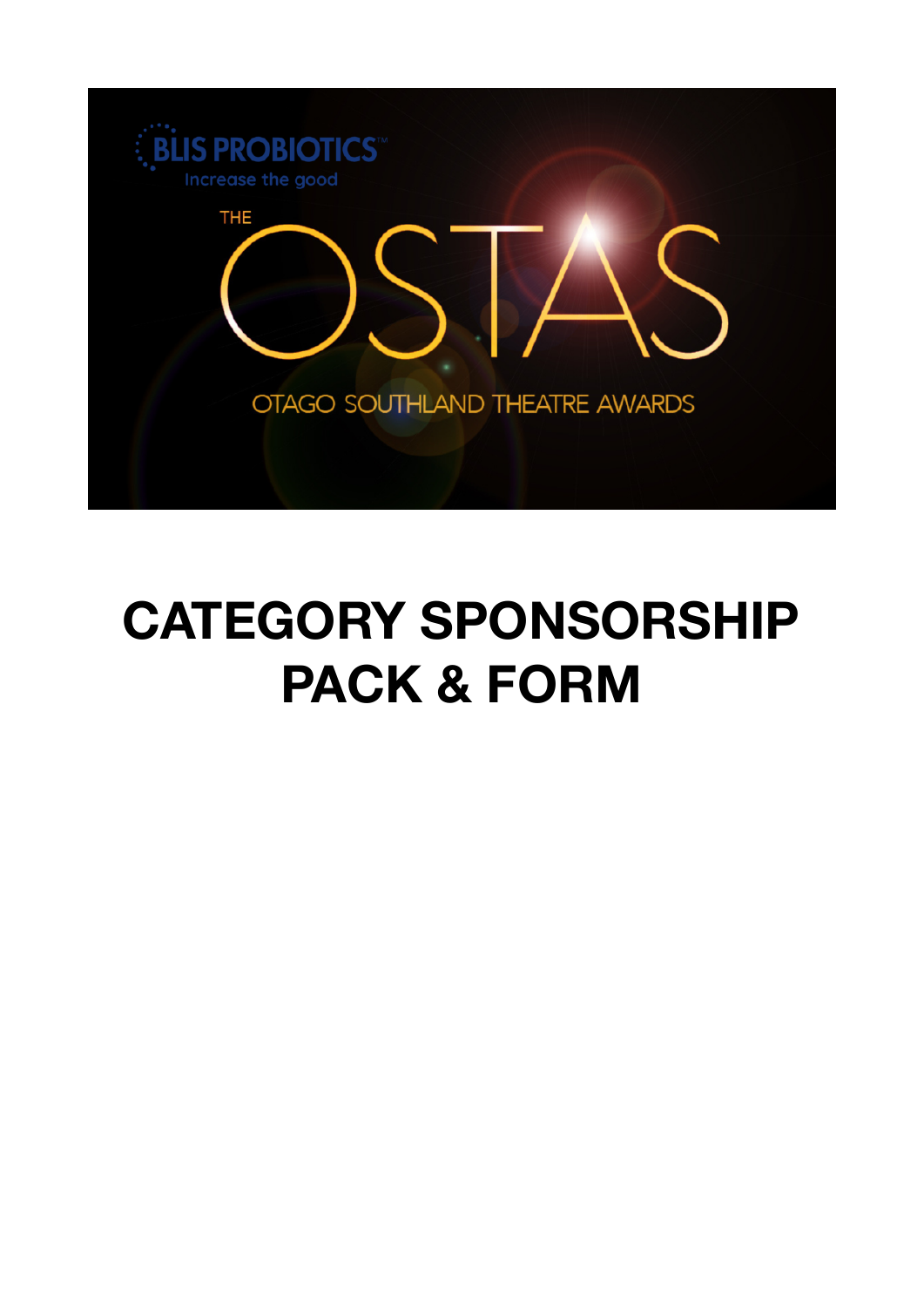## **AWARD CATEGORY SPONSORSHIP - \$500.00**

## **The below categories are all available for sponsorship at the above rate:**

Best Hair & Make-Up Best Props Best Sound Best Lighting & Vision

- 
- Best Wardrobe

Best Set

- Best Ensemble Number
- Best Cameo Performance
- Best Choreography
- Best Vocal Direction
- Best Musical Direction
- Best Supporting Female in a Play
- Best Supporting Male in a Play
- Best Leading Female in a Play
- Best Leading Male in a Play
- Best Supporting Female in a Musical
- Best Supporting Male in a Musical
- Best Leading Female in a Musical
- Best Leading Male in a Musical

## **Benefit of sponsoring a category:**

- 2 x tickets to the OSTA Awards Evening
- Naming rights to your chosen award category
- Logo placement on big screens throughout the awards evening
- Acknowledgement in programme
- Host acknowledgement during your chosen category
- Opportunity to present your nominated award during the evening

## **Terms & Conditions**

- Sponsorship allocation of awards will be done on a first come first served basis
- Potential sponsors must nominate 3 categories in order of preference that they would like to sponsor
- Allocation of categories is at the OSTA's discretion
- Sponsorship fees will be invoiced for by the OSTAs.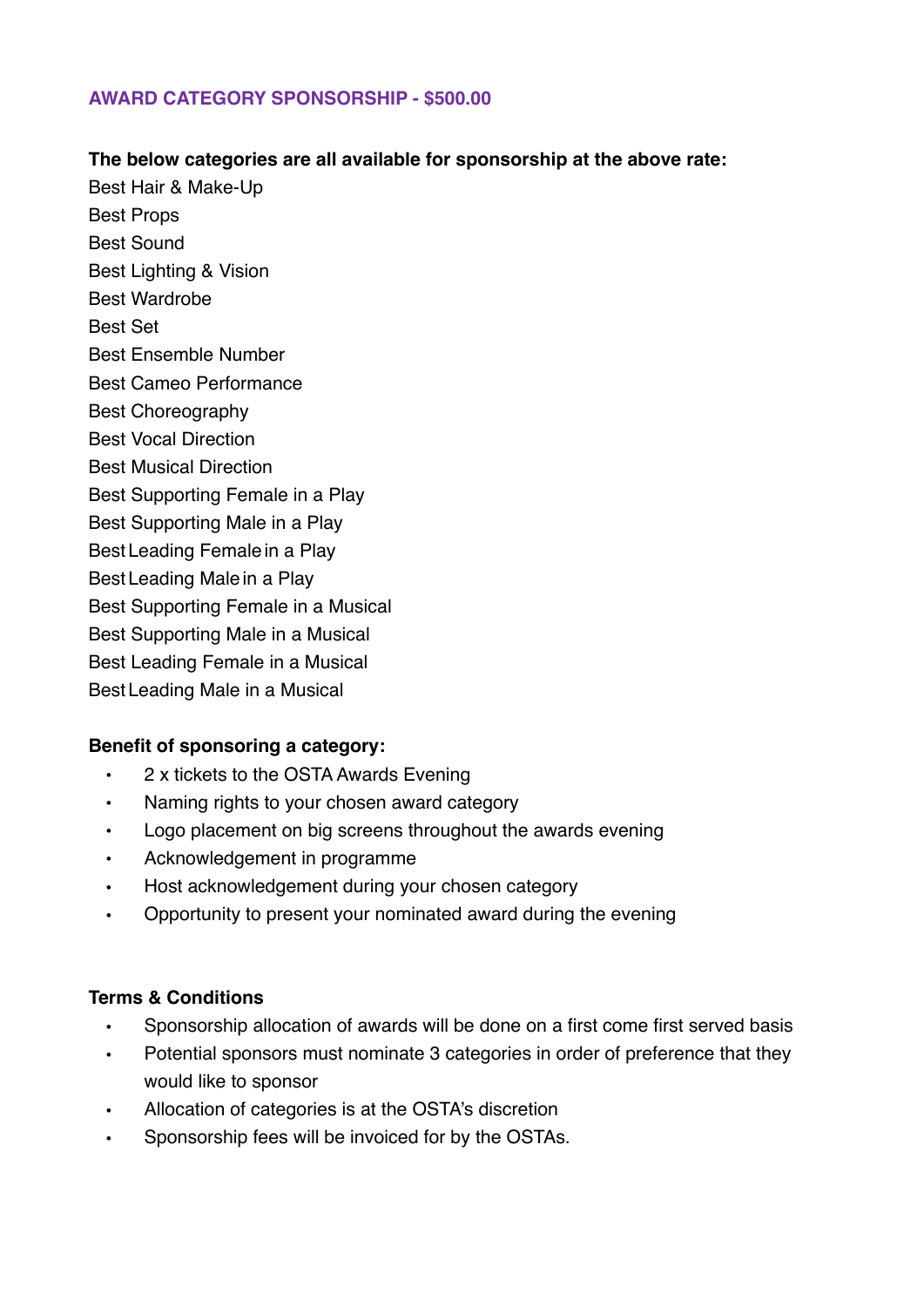## **SPONSORSHIP FORM**

**Please fill out the below form and return to OSTAs Chairman ( [roadblock@kinect.co.nz](mailto:roadblock@kinect.co.nz)) no later than 15 December 2021:**

**Advise name, email & contact number of representative presenting the award if different from above:**

**Please tick boxes below in preference of which category you would like to sponsor:**

| <b>CATEGORY</b>                   | <b>1st Choice</b> | 2nd Choice |
|-----------------------------------|-------------------|------------|
| Best Hair & Make-Up               |                   |            |
| <b>Best Props</b>                 |                   |            |
| <b>Best Sound</b>                 |                   |            |
| <b>Best Lighting &amp; Vision</b> |                   |            |
| <b>Best Wardrobe</b>              |                   |            |
| <b>Best Set</b>                   |                   |            |
| <b>Best Ensemble</b>              |                   |            |
| <b>Best Cameo Performance</b>     |                   |            |
| <b>Best Choreography</b>          |                   |            |
| <b>Best Vocal Direction</b>       |                   |            |
| <b>Best Musical Direction</b>     |                   |            |
| Best Supporting Female in a Play  |                   |            |
| Best Supporting Male in a Play    |                   |            |
| Best Leading Female in a Play     |                   |            |